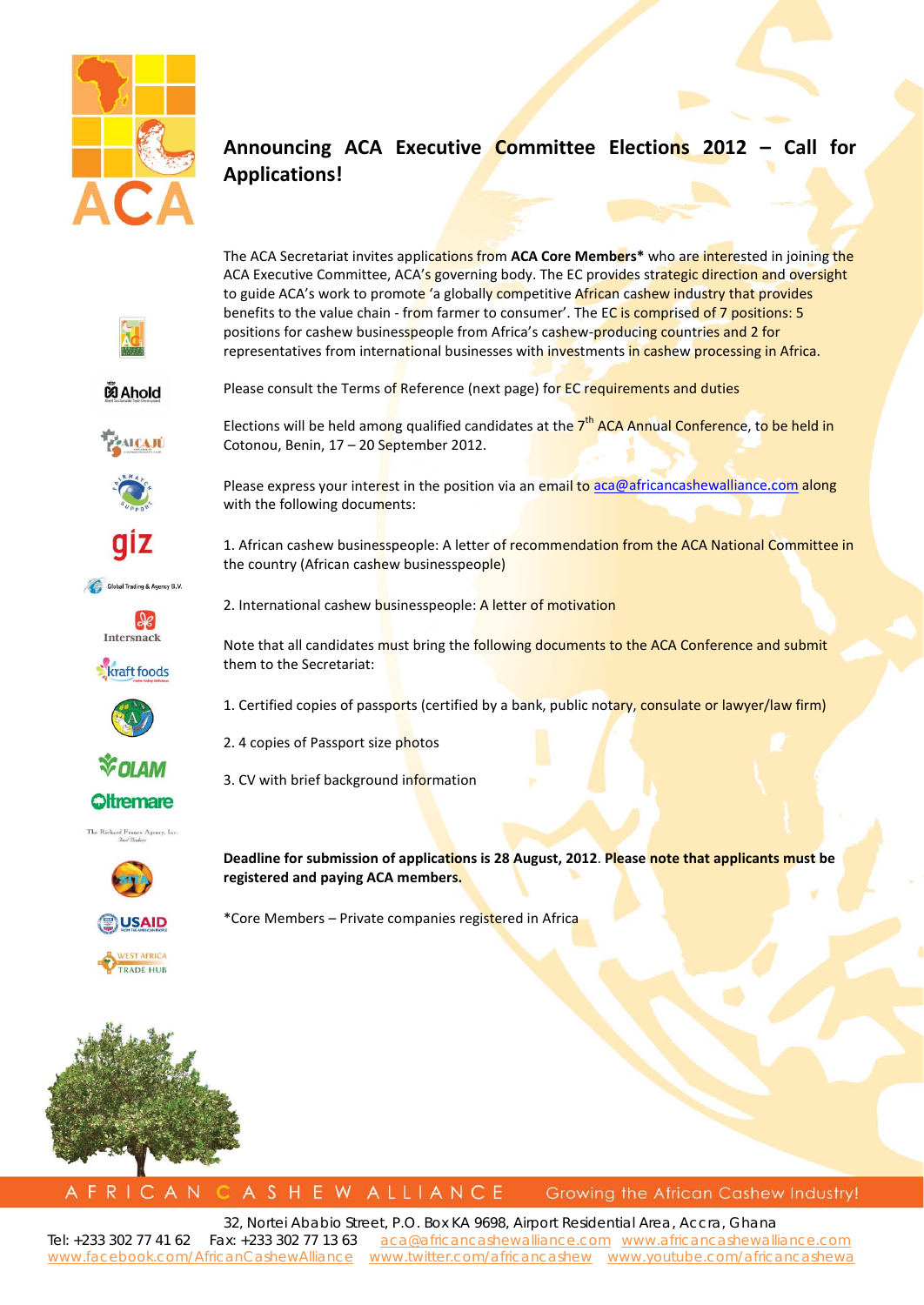## **Terms of Reference for ACA Executive Committee**

**ACA Executive Committee Mandate:** The ACA Executive Committee (EC) is the Alliance's highest governing body. Its mandate is to provide strategic direction, general guidance and oversight to the ACA Secretariat, the coordinator of ACA's daily activities. The EC meets biannually, usually once at the ACA Secretariat and once on the occasion of the ACA Annual Conference. Additional meetings can be scheduled by the Secretariat at the request of a majority of EC members. The EC reviews and approves ACA budgets, activity reports, contracts, other agreements and administrative policies. The EC elects a President and two Vice-Presidents from among its members. In carrying out its duties, the EC consults and meets with the Advisory Board of Donors, consisting of donors that contribute US\$50,000 or more to ACA's annual budget. The Advisory Board has a final and decisive vote on the use of funds of the ACA.

### **Composition:**

- Registered and paying ACA members
- Five representatives from Africa's cashew producing countries.
- Preference is given to representatives from the private sector (i.e. for-profit entities) with a proven record of supporting the ACA and promoting the industry at the national and international level
- Two representatives from international businesses with investments in cashew processing or buying a significant amount of cashew kernels from Africa.

### **Duties and Elections:**

The Executive Committee is elected by a General Assembly of ACA members (registered and paid) every two years (usually during the ACA Annual Conference).

In pursuit of the ACA mission and vision and the EC's governance tasks, Executive Committee members are expected to carry out the following duties:

- Represent and promote the African cashew industry at national and international industry events
- Promote ACA membership in their countries (to governments and private sector stakeholders) and internationally
- Assist in mobilizing resources for ACA
- Support ACA National Committees and other associations active in the cashew sector in the developing proposals for the development of the cashew industry in the EC member's country
- Provide information on cashew developments within the EC member's country and general technical support to the ACA Secretariat in the conduct of ACA activities
- Review, provide input and approve ACA activity plans, budgets and reports (at EC meetings or by email in the interim)
- Mobilize participation in ACA Annual Conferences
- Support the organization of national events as well as the ACA Annual Conference in an EC member's country

### **Requirements:**

• EC members from Africa's cashew-producing countries are nominated by the ACA's National Committees or ACA National Representatives. Candidates from Africa's cashew countries standing for election to the EC need to present a letter of support from the National Committees. Candidates from international companies need to present a letter stating their motivation to become an EC member.